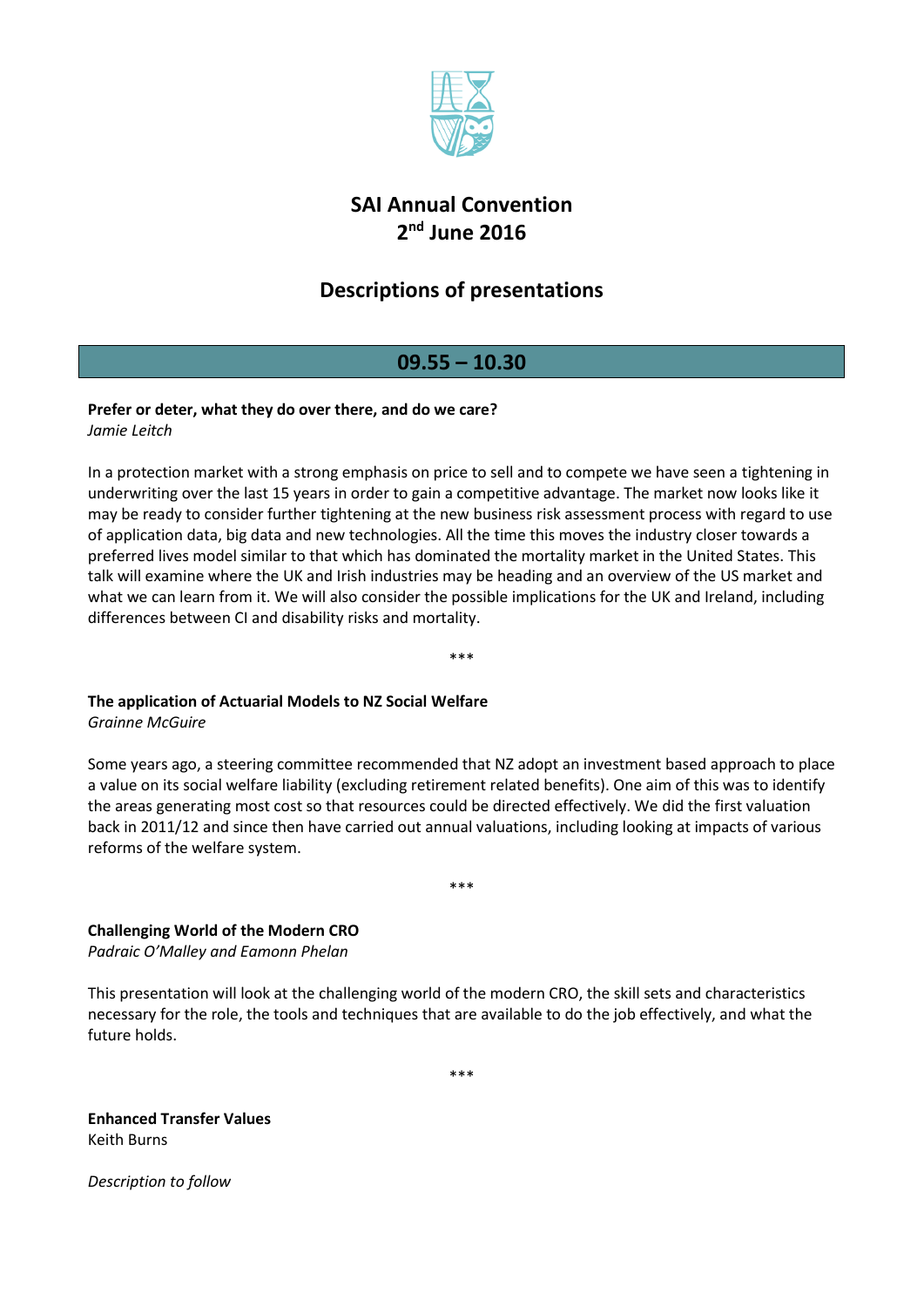

# **10.40 – 11.15**

#### **Solvency II – Tax Considerations**

*Murray McLaren and Nathan Powell*

The objective of the session is to familiarise attendees with the latest guidance, regulatory approach and industry practice on areas where tax interacts with Solvency II. These include:

- Recognition of deferred tax assets and liabilities within the Solvency II economic balance sheet; and
- Calculation of loss absorbing capacity of deferred tax as part of the Solvency Capital Requirement (SCR) calculation;

The speakers will also briefly cover tax efficient remuneration strategies for individuals whose remuneration is impacted by Solvency II.

\*\*\*

*Is this real life? Is this just fantasy? Making Real World Scenarios Real Stuart Redmond and Eamon Howlin*

Financial firms now make widespread use of stochastic models for diverse and business critical purposes including asset and liability valuation, pricing, investment strategy, risk and capital management. Given the models are widely relied upon, firms increasingly need to satisfy themselves that their stochastic models are fit for purpose. To do this it is necessary to understand the choices made in building a stochastic model and in what circumstances the chosen parameters may not be appropriate.

This session will describe five methods of testing stochastic models, and what those tests can tell us about a models' strengths and weaknesses. In particular, the session will cover:

 Common areas in which stochastic models and in particular ESGs (economic scenario generators) fall short;

\*\*\*

- The suite of tests that you should consider to ensure that your model is fit for purpose;
- Challenges in testing stochastic models;
- What constitutes a good stochastic model?

#### **Cyber Risk: Modelling and Mitigation**

*Patrick Meghen and Richard McMahon*

Cyber risk is a particularly relevant topic of late, with many Boards listing cyber risk as one of the key risks facing their companies. This presentation aims to tackle some of the practical considerations, namely how to model cyber risk in practice and also how to mitigate this risk.

\*\*\*

#### **When Retirement Reality Bites**

*Dr Virginia Stewart, Ross Mitchell and Niall Fitzgerald*

Dr Stewart will provide a brief overview of the psychology around people's retirement; Ross and Niall will follow this with a discussion on local and global trends in saving and expenditure among retirees. The implications for innovation in retiree products and services and necessary industry actions will be debated.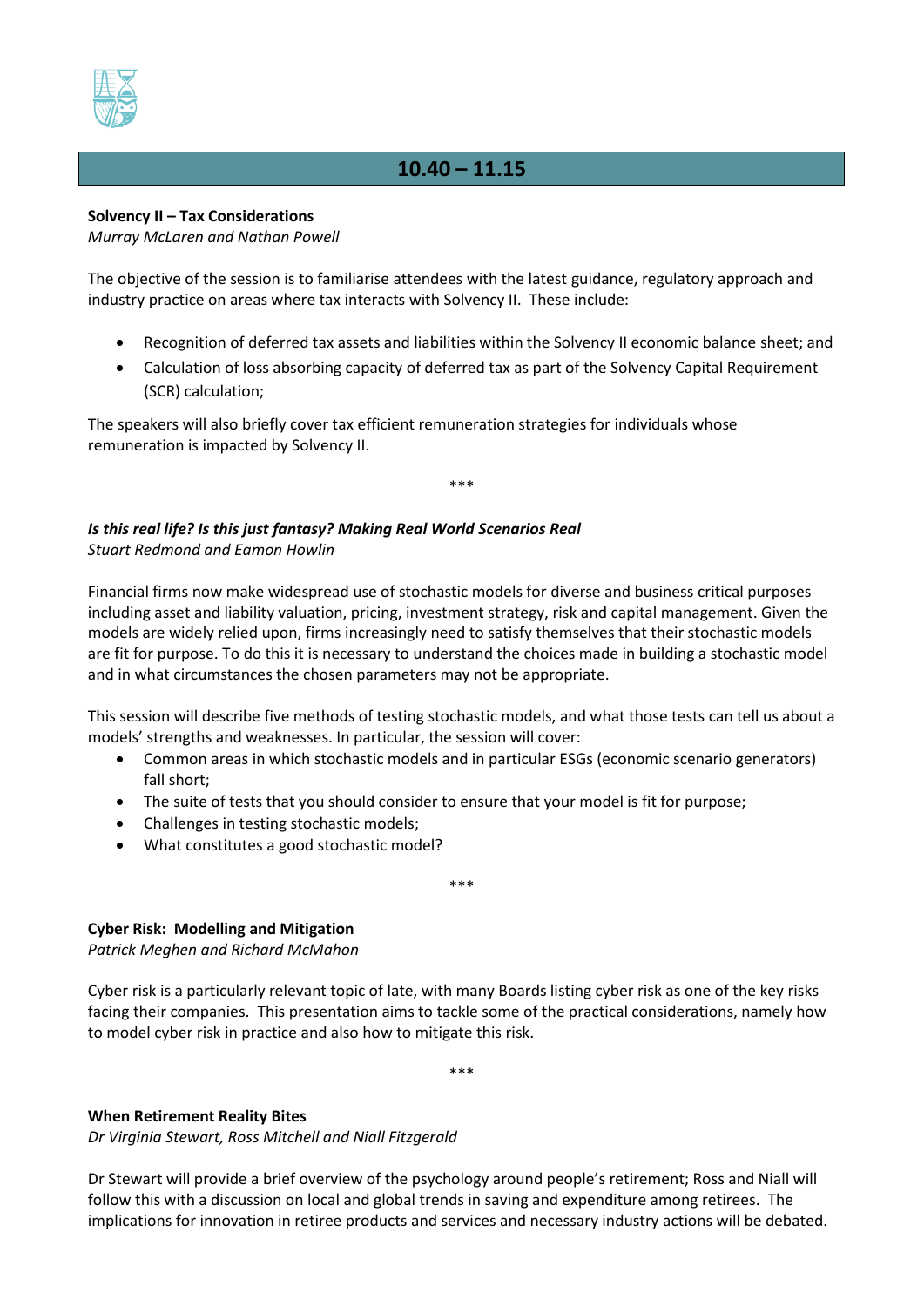

## **14.00 – 14.35**

#### **Two down, three to go – tackling the Pillar 3**

*Maaz Mushir and Carol Lynch*

In the run-up to IMAP submissions and Solvency II going live, all eyes were on Pillar 1 but attention has shifted to Pillar 3. All insurers have gone through the first hurdle of Day 1 and the quarterly Solvency II submissions, but the bigger challenge of the annual submissions lies ahead. The first annual submissions of the SFCR, RSR and QRTs are due at year-end 2016 but are you ready? This session will consider the lessons learnt from the Day 1 and Q1 QRT submissions and discuss how insurers can prepare better for their annual QRTs and Narrative Reports.

\*\*\*

#### **The Distribution of Wealth**

*Kevin Murphy*

A lot of focus is now happening globally on how well wealth is distributed. Increasingly people are beginning to talk about the 1% versus their 99%.

This presentation will cover the following

- How best to calculate wealth
- Trends in wealth in France UK Germany and US since 1900
- identifying the main driving forces behind these trends
- The economic and social issues created by these trends
- Possible solutions to balance out these trends
- Extension of these concepts to Ireland
- How rich are actuaries in Ireland?

**PPOs: What can we learn from the UK experience?** *Sarah McDonnell*

A look at the latest developments on PPOs and the impact they have had on the UK market. This presentation will also cover what lessons can be learnt in Ireland from the UK experience to date, including ideas on modelling, how to allow for mortality, and the key differences between the UK and Irish regimes.

\*\*\*